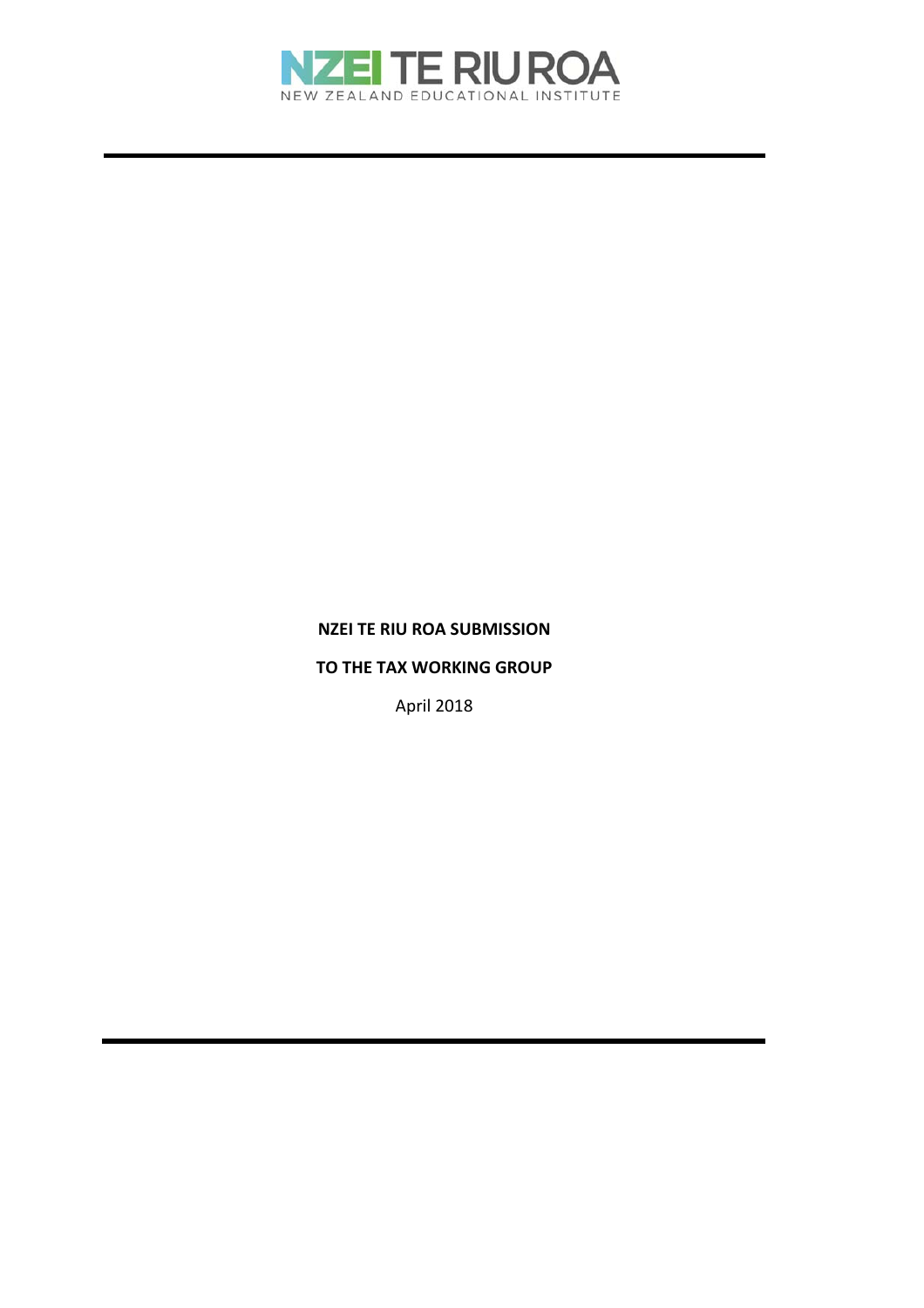# To: The Tax Working Group

NZEI Te Riu Roa Submission

# **INTRODUCTION**

- 1. NZEI Te Riu Roa (NZEI) is the professional organisation and industrial union that represents the interests and issues of its 47,000 members. Our members are employed as teachers and leaders in the early childhood education and primary sectors (including Kura Kaupapa Māori and Wharekura), support staff in the early childhood, primary, intermediate and secondary education sectors, school advisers employed by Universities and Colleges of Education, and Special Education staff employed by the Ministry of Education.
- 2. The main objective of NZEI is to advance the cause of quality public education generally while upholding and maintaining the just claims of its members individually and collectively.
- 3. NZEI is one of the largest unions and professional bodies in Aotearoa and has a long history of playing a positive role in the education sector and on wider social issues affecting our members and the tamariki and whānau they serve.

# **NZEI POSITION**

- 4. NZEI supports the public policy objectives behind the establishment of the Tax Working Group, and the Group's focus on the structure, balance and fairness of the tax system. A fair tax system is critical to the resourcing of a quality public education for all New Zealanders.
- 5. NZEI has no position on the details of tax policy. Our members are both taxpayers and work for an essential public service that is funded by tax. However, in line with our mission of upholding quality public education and justice for people working in education, we welcome the Government's commitment to Treasury's Living Standards approach, and support changes to the tax system that will increase equity and fairness.
- 6. Specifically, our organisational values would be reflected in changes that:
	- Lead to increased income equality for families, as economic inequality is the major factor leading to poor educational outcomes for children
	- Support working people's ability to earn a sustainable income for themselves and their families
	- Increase Government's capacity to sustainably fund a  $21<sup>st</sup>$  century education system that meets everyone's needs.
- 7. New Zealand's economy has been restructured since the 1980s into an increasingly low‐ grade, low paid one, with a significant proportion of insecure work. Paying less to working people results in less revenue for the government. However, taxing people on